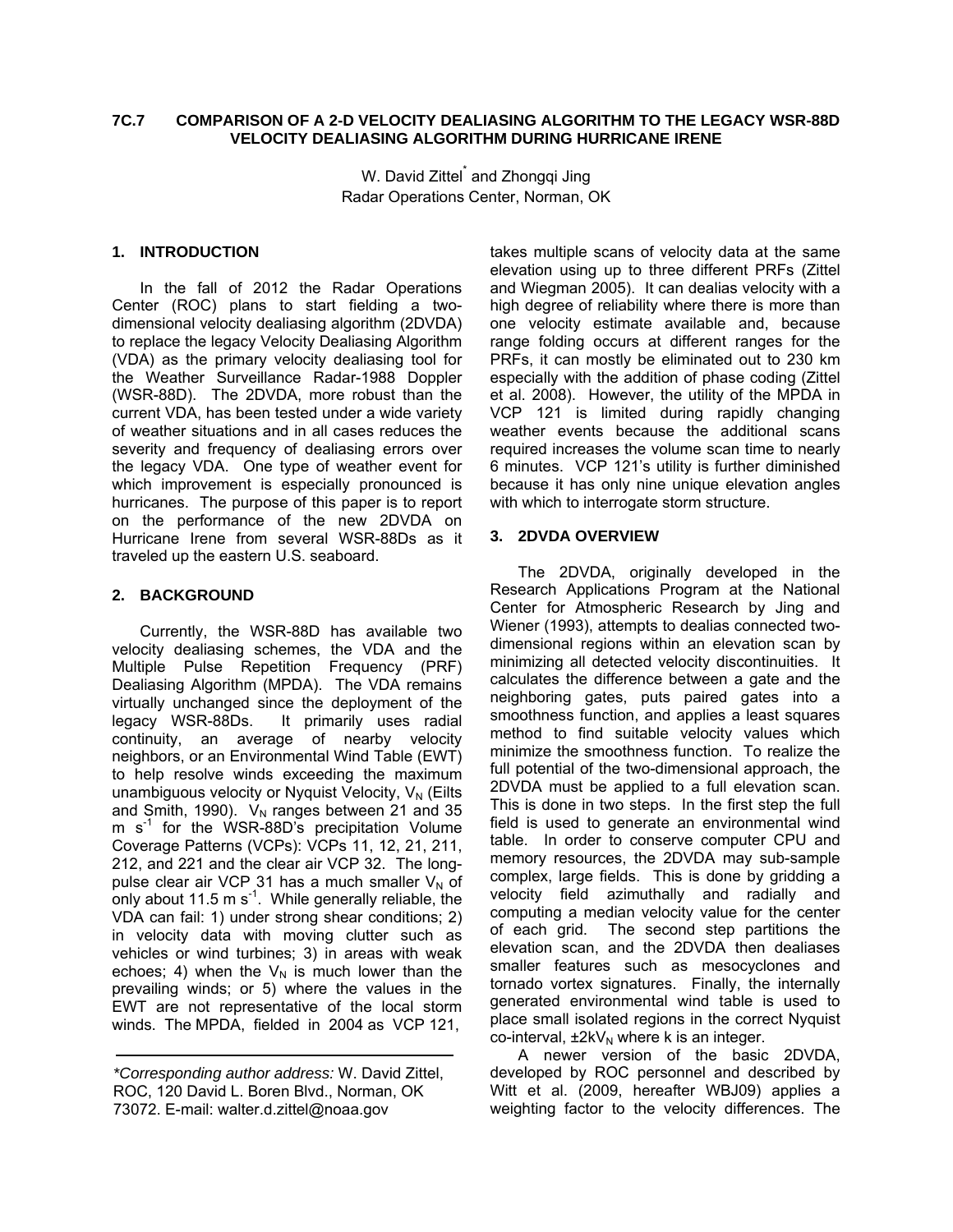closer the difference is to 0 or  $2V_N$ , the greater the weight that is given to the velocity difference. As the velocity difference approaches  $V_N$ , the weight goes to 0. Use of the weighting factor reduces or eliminates the contribution of noisy or unreliable data to the optimization setting. A suggestion mentioned by WBJ09 to improve the dealiasing further was to remove velocity data that is associated with high spectrum width before applying the 2DVDA. In the version of the 2DVDA being fielded for the WSR-88Ds, spectrum width data are used to weight the corresponding velocity differences. Differences associated with high spectrum width receive a smaller weighting during the global optimization of the algorithm. The spectrum width and velocity difference weights are multiplied together to produce a final weight. Another enhancement is to treat as separate regions two areas connected by a narrow bridge of noisy velocity data. Finally, the fielded version of the 2DVDA temporarily removes velocity data considered to be contaminated by side lobes. These velocities typically are near zero. The velocity data are restored after the rest of the field has been dealiased by comparing them to nearby data already dealiased and adjusting them by  $±2kV_N.$ 

The 2DVDA is not expected to cause any perceptible delay in product availability. The 2DVDA can be used with all VCPs except VCP 121 which uses the MPDA. For all other VCPs except VCP 31, a site may choose to use different Doppler PRFs for different azimuthally-defined sectors within an elevation cut to reduce range folding in that sector. When "sectorized" PRFs are used, the 2DVDA cannot be used. Instead, the RPG automatically reverts to the legacy VDA. Once a site switches back to using the same PRF for a scan, the 2DVDA will again be invoked. A site will have the option of reverting to the legacy VDA and disabling the 2DVDA.

# **4. METHODOLOGY**

Unlike previous studies by WBJ09 and Langlieb and Tribout (2010, hereafter LT10) that compared the goodness of the 2DVDA to the VDA by examining velocity products in great detail and tabulating defects or errors in velocity dealiasing we displayed a full-range image of each velocity product and simply tabulated whether or not velocity dealiasing errors were observed. Like LT10 we characterized the size of the errors as small ( $\sim$ 1 to 100 km<sup>2</sup>), medium ( $\sim$ 100 to 10,000 km<sup>2</sup>), or large (>10,000 km<sup>2</sup>). Because it is rare that any velocity field is completely free of errors

due to ground clutter, moving targets, blockage, interference, noise in second trip, etc., we did not tabulate very small, random errors deemed not operationally significant. Like WBJ09 we included in our analysis super resolution (SR) velocity products (½ deg resolution in azimuth) for elevation angles at or below 1.5 deg elevation and 1 deg resolution products from all elevations.

Velocity products were generated in real time from live Level 2 data feeds using multiple pairs of non-operational Radar Product Generator (RPG) platforms in the ROC Applications Branch. One of each RPG pair used the legacy VDA while the second RPG used the 2DVDA. Files containing the products were saved for review afterwards. Data from the following WSR-88Ds were included in the evaluation: KAMX (Miami, FL), KMLB (Melbourne, FL), KCLX (Charleston, SC), KLTX (Wilmington, NC), KMHX (Morehead City, NC), KAKQ (Wakefield, VA), KLWX (Sterling, VA), and KOKX (Upton, NY). Figure 1 shows, geographically, the radars included in the evaluation and the number of volumes of data for each radar. For KLWX and KLTX, data gaps in time were filled in by retrieving Level 2 Archive data from the National Climatic Data Center and replaying the data**.** 

Sites most often used VCP 12 or 212 (1471 volumes) while VCPs 21 or 221 were used less frequently (219 volumes). Results were tabulated by radar and by elevation angle. The specific elevation angles (cuts) for the VCPs and their pairing are shown in Table 1. In this table the elevation angles have been grouped by scan (waveform) type: split cuts, batch cuts, and contiguous Doppler (CD) cuts. In split cuts, a surveillance scan with a low PRF is followed by a scan with a high PRF scan to obtain Doppler data. Batch cuts alternate pulses at a low PRF with pulses at a high PRF on a radial-by-radial basis. For both the split cuts and the batch cuts, the low-PRF reflectivity data are used to range unfold the Doppler data. Contiguous Doppler cuts use only a high PRF to obtain both reflectivity and Doppler data because range folding is not an issue.

The number of products evaluated for each elevation angle (or paired elevation angles) is simply the total number of volume scans. For instance, at 0.5 deg elevation a total of 1690 SR velocity products were evaluated while at 0.9 deg elevation only 1471 SR products were evaluated. The total number of products evaluated for each algorithm was 9702, 9702, and 8012 for split, batch, and CD cuts, respectively. Note, split cuts include both ½ deg and 1 deg resolution products.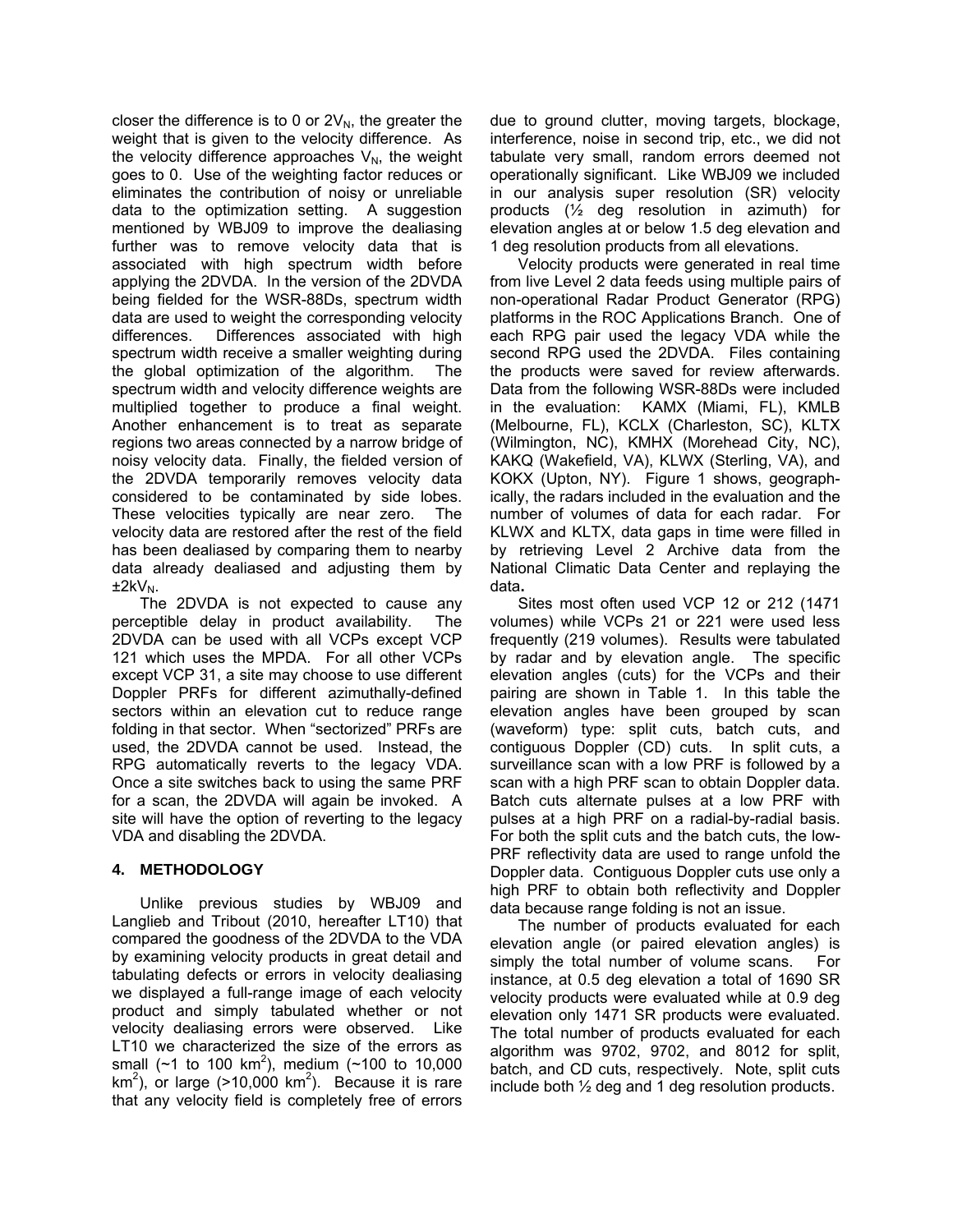#### **5. RESULTS FOR HURRICANE IRENE**

For all sites and all elevations the 2DVDA consistently had fewer errors than did the legacy VDA. Table 2 shows the frequency of errors for all sites by elevation for the SR products in split cuts. The total number of SR errors for the legacy VDA is 581 while the 2DVDA had only 41 which is more than an order of magnitude smaller. The average error rate (100 x total error count/(total number of products)) is 11.98% for the legacy VDA and 0.85% for the 2DVDA.

Table 3 shows the split cut dealiasing results for the 1 deg resolution velocity products. The error rates between the ½ deg and 1 deg resolution products are roughly comparable. The legacy VDA frequency of dealiasing errors is slightly lower for the 1 deg vs. the  $\frac{1}{2}$  deg resolution products (542 vs. 581). There is  $~50\%$ increase in dealiasing errors for the 2DVDA for the 1 deg resolution products over the  $\frac{1}{2}$  deg resolution products (62 vs. 41). Still, the 2DVDA average error rate of 1.28% is almost an order of magnitude smaller than the legacy VDA's average error rate of 11.17%.

Table 4 shows the number of errors for the batch and contiguous Doppler cuts. For the batch cuts the dealiasing errors are mostly confined to the lowest two elevation angles at 1.8 and 2.4 deg for either dealiasing algorithm. Overall, there is one-fourth the number of dealiasing errors in the 2DVDA products over the legacy VDA products (17 vs. 70). The legacy VDA average error rate is ~0.72% and the 2DVDA average error rate is ~0.18%. The number of products with errors and the average error rates are exceedingly small for the CD elevation cuts due, primarily, to our method of evaluation. Although, there was generally little return in the higher elevation cuts, large-scale images of the velocity products show dealiasing artifacts due to side lobe contamination.

We also looked at the frequency of errors by radar site. Table 5 shows the number of products by site for split, batch, and CD cuts. (Refer to Figure 1 for the number of volume scans of each type of VCP for each site.) The site with the fewest products examined was KMLB (748) while the site with the largest number of products examined was KLWX (5644); the average number of products per site was about 3400. Some factors that limited the number of products examined from each site included distance of Hurricane Irene from a radar, use of VCP 121, and the use of sectorized PRFs.

For split cuts (Table 6) the frequency of velocity dealiasing errors between the ½ deg

super-resolution and 1 deg resolution products using the legacy VDA is roughly comparable and proportional to the number of products analyzed. Although the 2DVDA had consistently fewer dealiasing errors for all the sites than the legacy VDA, it had a somewhat higher frequency of errors for the 1 deg resolution products for KLTX (23 errors) and KOKX (25 errors) compared to the other sites. KLTX velocity products exhibited small errors in fragmented eye-wall bands. For KOKX, ground clutter artifacts were occasionally large enough to be seen in a full-range product. These were mainly speckles of velocities placed in the wrong Nyquist co-interval  $(2V<sub>N</sub>)$ . In the batch cuts, the number of legacy VDA errors for KMHX stands out. These errors occur mostly as wedges within the ground clutter preceding the onset of the outer bands or in isolated patches at the farthest range of the velocity product. The CD cuts had few errors for either algorithm (21 for VDA and 12 for 2DVDA). The nature of the errors was similar to those seen in the batch cuts near the radar. That is, wedge-shaped errors were present in the VDA products while small side-lobe contaminated errors were present in the 2DVDA products. While much better than the legacy VDA, the 2DVDA is not perfect.

#### **6. DISCUSSION AND EXAMPLES**

Both WBJ09 and LT10 included weather events other than hurricanes in their studies. Besides velocity products from Hurricane Ike (2008), WBJ09 evaluated frontal boundaries in clear air (VCP 31), a squall line with super cells, and general thunderstorms. LT10 evaluated velocity products containing tornadic and/or mesocyclones signatures, squall lines, and gust fronts. Both studies concluded that the 2DVDA was superior to the legacy VDA in reducing velocity dealiasing errors for all types of weather events examined.

Of particular interest was the performance of the 2DVDA on Hurricane Irene in contrast to the performance observed by LT10. LT10 analyzed 201 velocity products with 1 deg azimuthal resolution at 0.5 deg elevation for hurricanes Rita (2005), Gustav (2008), and Ike (2008). They found the legacy VDA had 185 dealiasing errors while the 2DVDA had only five dealiasing errors. (Their results are summarized in Table 7.) Note that in their analysis a velocity product could have more than one error if the errors were non-contiguous. The corresponding number of errors for each technique for Hurricane Irene from Table 3 shows that the legacy VDA had 286 products with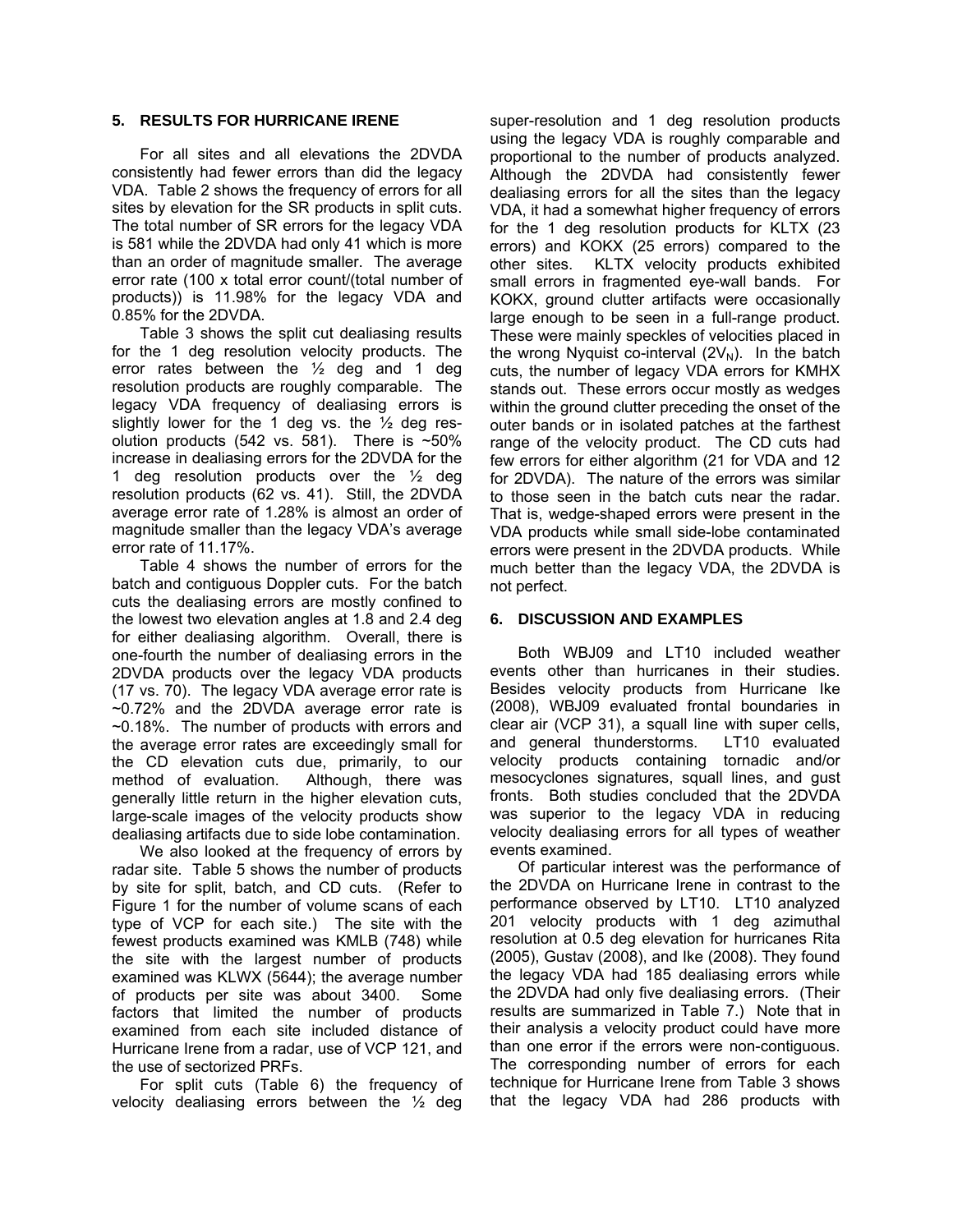dealiasing errors while the 2DVDA had 26 products with dealiasing errors.

Also striking, was the difference in the number of legacy VDA products with large errors. LT10 tabulated 24 large errors (personal communication). By contrast, for Hurricane Irene we saw only two legacy VDA-dealiased velocity products with a large dealiasing error. In both our study and the earlier LT10 study, the 2DVDA had no large dealiasing errors. Figure 2 shows an example of a large VDA dealiasing error seen at KOKX for Hurricane Irene. Figure 3 shows another example of a large velocity dealiasing error produced by the legacy VDA seen at KAKQ. These dealiasing errors are like those seen by LT10. LT10 counted 26 medium-sized errors for the legacy VDA and no medium-sized errors for the 2DVDA. For the legacy VDA, we observed 16 medium-sized errors with Hurricane Irene, nine from KAKQ and seven from KLTX. For the 2DVDA we observed just one medium-sized from KLTX. Figure 4 shows a comparison of the velocity products from KLTX for the legacy VDA and the 2DVDA which had the medium-sized error which was the largest dealiasing error we saw for the 2DVDA. In this instance, the legacy VDA had no trouble dealiasing the band near the eye.

The improved performance of the 2DVDA over the legacy VDA is not as pronounced for Hurricane Irene as it was for the three hurricanes analyzed by LT10. From the National Hurricane Center's Tropical Cyclone Reports [available online at http://www.nhc.noaa.gov/pastall.shtml#tcr] we surmise Irene was not as strong as the other hurricanes when it made landfall. Also, Irene had an extensive rain shield ahead of it. That is, for the times periods we analyzed, there were few gaps in echo coverage along radials between the rain bands. Thus, Irene was more easily dealiased by the legacy VDA. Irene traveled parallel to and at some distance from the radars as it traveled up Florida's east coast. Later, Irene moved obliquely towards the radars upon initial landfall and only directly towards the radars after it had weakened. By contrast, the three hurricanes examined by LT10 were stronger and moved directly towards the radars during the periods they analyzed.

# **7. SUMMARY**

The new two-dimensional velocity dealiasing algorithm (2DVDA), slated for deployment starting in the fall of 2012, clearly reduced the frequency and severity of velocity dealiasing errors over the legacy VDA for Hurricane Irene. This study supports the conclusions of both WBJ09 and LT10 that the 2DVDA is superior to the legacy VDA. At low elevation angles there was an order of magnitude reduction in the frequency of velocity dealiasing errors. At higher elevation angles the reduction in dealiasing errors was not as pronounced but the likelihood of having a dealiasing error is much lower to begin with.

There are two conditions under which the 2DVDA cannot be used: 1) a site uses different PRFs in a scan; 2) a site chooses to use VCP121 and the MPDA. Sites will have the option of not using the 2DVDA if they so choose.

## **8. ACKNOWLEDGMENTS**

The authors thank Robert Lee, Amy Daniel, and Lindsey Richardson for help scoring the velocity products. Helpful comments to improve the text were provided by Daniel Berkowitz, Stephen Cocks, Tim Crum, Amy Daniel, Robert Lee, Richard Murnan, Lindsey Richardson, and Jessica Schultz.

## **9. REFERENCES**

- Eilts, M. D. and S. D. Smith, 1990: Efficient dealiasing of Doppler velocities using local environment constraints. *J. Atmos. Oceanic Technol.*, **7**, 118-128.
- Jing, Z. and G. Wiener, 1993: Two-Dimensional Dealiasing of Doppler Velocities. *J. Atmos. Oceanic Technol.*, **10**, 798-808.
- Langlieb, N. and W. Tribout, 2010: Application of a 2-dimensional velocity dealiasing algorithm in<br>the WSR-88D network. Senior Capstone the WSR-88D network. *Project*, Univ. of Okla., May 7, 2010, 19 pp. [Available online at http://www.roc.noaa.gov /wsr88d/PublicDocs/AppsDocs/Capstone\_2D\_ Dealias.pdf].
- Witt, A., R. A. Brown, and Z. Jing, 2009: Performance of a new velocity dealiasing algorithm for the WSR-88D. *34th Conf. on Radar Meteorology*, Williamsburg, VA, Amer. Meteor. Soc. P4.8. [Available online at http://ams.confex.com/ams/34Radar/techprogr am/paper\_155951.htm].
- Zittel, W. D., and Coauthors, 2008: Combined WSR-88D technique to reduce range aliasing using phase coding and multiple Doppler scans. *24th Conf. on Interactive Information and Processing Systems (IIPS) for Meteorology, Oceanography, and Hydrology*, New Orleans, 21-25 January, P2.9.
- ―, and T. Wiegman, 2005: VCP 121 and the multi-PRF dealiasing algorithm. *NEXRAD Now*, **14**, 9-15. [Available online at http://www.roc.noaa.gov/WSR88D/PublicDocs /NNOW/NNwinter05d.pdf].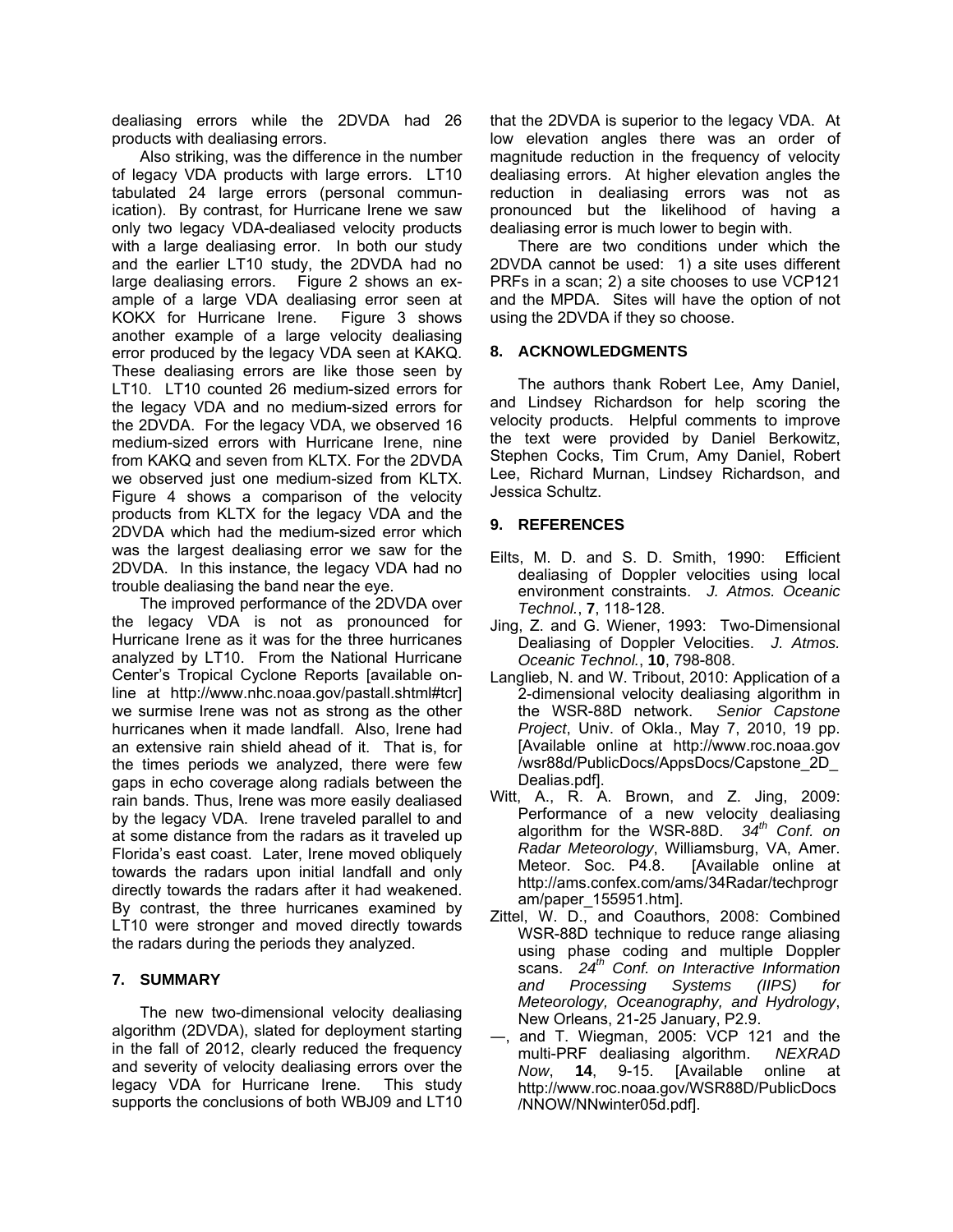| <b>VCPs</b> |             | <b>Split Cuts</b> |               | <b>Batch Cuts</b> |             |                      |             | <b>Contiguous Doppler Cuts</b> |             |             |              |              |              |              |
|-------------|-------------|-------------------|---------------|-------------------|-------------|----------------------|-------------|--------------------------------|-------------|-------------|--------------|--------------|--------------|--------------|
| 12/212      | $0.5^\circ$ | $0.9^\circ$       | $.3^\circ$    | $1.8^\circ$       | $2.4^\circ$ | $2.1^{\circ}$<br>، ت | $4.0^\circ$ | $5.1^\circ$                    | $6.4^\circ$ | $8.0^\circ$ | $10.0^\circ$ | $12.5^\circ$ | $15.6^\circ$ | $19.5^\circ$ |
| 21/221      | U E.<br>∪.∪ |                   | $.45^{\circ}$ |                   | $2.4^\circ$ | $3.35^\circ$         | $4.3^\circ$ |                                | $6.0^\circ$ |             | $9.9^\circ$  |              | $14.6^\circ$ | $19.5^\circ$ |

Table 1. Pairing of elevation angles between the VCPs to facilitate statistical analysis

|                               |           | $\frac{1}{2}$ Deg Super Resolution Split Cuts |             |                    |       |             |             |                          |              |  |  |
|-------------------------------|-----------|-----------------------------------------------|-------------|--------------------|-------|-------------|-------------|--------------------------|--------------|--|--|
| <b>Legacy VDA Error Count</b> |           |                                               |             |                    |       |             |             | <b>2DVDA Error Count</b> |              |  |  |
| VCP                           | # of Vols | $0.5^\circ$                                   | $0.9^\circ$ | $1.3/1.45^{\circ}$ | Total | $0.5^\circ$ | $0.9^\circ$ | $1.3/1.45^{\circ}$       | Total        |  |  |
| 21/221                        | 219       | 20                                            |             | 13                 | 33    |             |             |                          |              |  |  |
| 12/212                        | 1471      | 286                                           | 180         | 82                 | 548   | 19          | 13          |                          | 39           |  |  |
| Total                         | 1690      | 306                                           | 180         | 95                 | 581   | 20          | 13          | 8                        | $4^{\prime}$ |  |  |

Table 2. Number of velocity products with errors for the legacy VDA and the 2DVDA for 1/2 deg azimuthal resolution split cuts by elevation for Hurricane Irene.

|            |           | <b>1 Deg Resolution Split Cuts</b> |                              |                               |       |                          |             |                    |       |  |  |
|------------|-----------|------------------------------------|------------------------------|-------------------------------|-------|--------------------------|-------------|--------------------|-------|--|--|
|            |           |                                    |                              | <b>Legacy VDA Error Count</b> |       | <b>2DVDA Error Count</b> |             |                    |       |  |  |
| <b>VCP</b> | # of Vols | $0.5^\circ$                        | $0.9^\circ$                  | $1.3/1.45^{\circ}$            | Total | $0.5^\circ$              | $0.9^\circ$ | $1.3/1.45^{\circ}$ | Total |  |  |
| 21/221     | 219       | 17                                 | $\qquad \qquad \blacksquare$ | 10                            | 27    |                          |             |                    |       |  |  |
| 12/212     | 1471      | 269                                | 161                          | 85                            | 515   | 26                       | 21          | 15                 | 62    |  |  |
| Total      | 1690      | 286                                | 161                          | 95                            | 542   | 26                       | 21          | 15                 | 62    |  |  |

Table 3. Number of velocity products with errors for the legacy VDA and the 2DVDA for 1 deg azimuthal resolution split cuts by elevation for Hurricane Irene.

|              |                    | Error Count: Legacy VDA / 2DVDA |                            |                            |                           |              |                           |       |  |  |
|--------------|--------------------|---------------------------------|----------------------------|----------------------------|---------------------------|--------------|---------------------------|-------|--|--|
| <b>Batch</b> | Elevation cut      | $1.8^\circ$                     | $2.4^\circ$                | $3.35^{\circ}/3.1^{\circ}$ | $4.3^{\circ}/4.0^{\circ}$ | $5.1^\circ$  | $6.0^{\circ}/6.4^{\circ}$ | Total |  |  |
| <b>Batch</b> | <b>Error Count</b> | 25/10                           | 31/6                       | 711                        | 3/0                       | 4/0          | 0 /                       | 17    |  |  |
| CD           | Elevation cut      | $8.0^\circ$                     | $9.9^{\circ}/10.0^{\circ}$ | $12.5^\circ$               | 14.6/15.6°                | $19.5^\circ$ | $\blacksquare$            | Total |  |  |
| CD           | Error Count        | 41                              | 3/2                        | 4 /                        |                           | 3/           | -                         | 21/   |  |  |

Table 4. Number of velocity products with errors by elevation angle and waveform for Hurricane Irene. Each "Error Count" cell in the table shows the number of legacy VDA products with errors followed by the number of 2DVDA products with errors.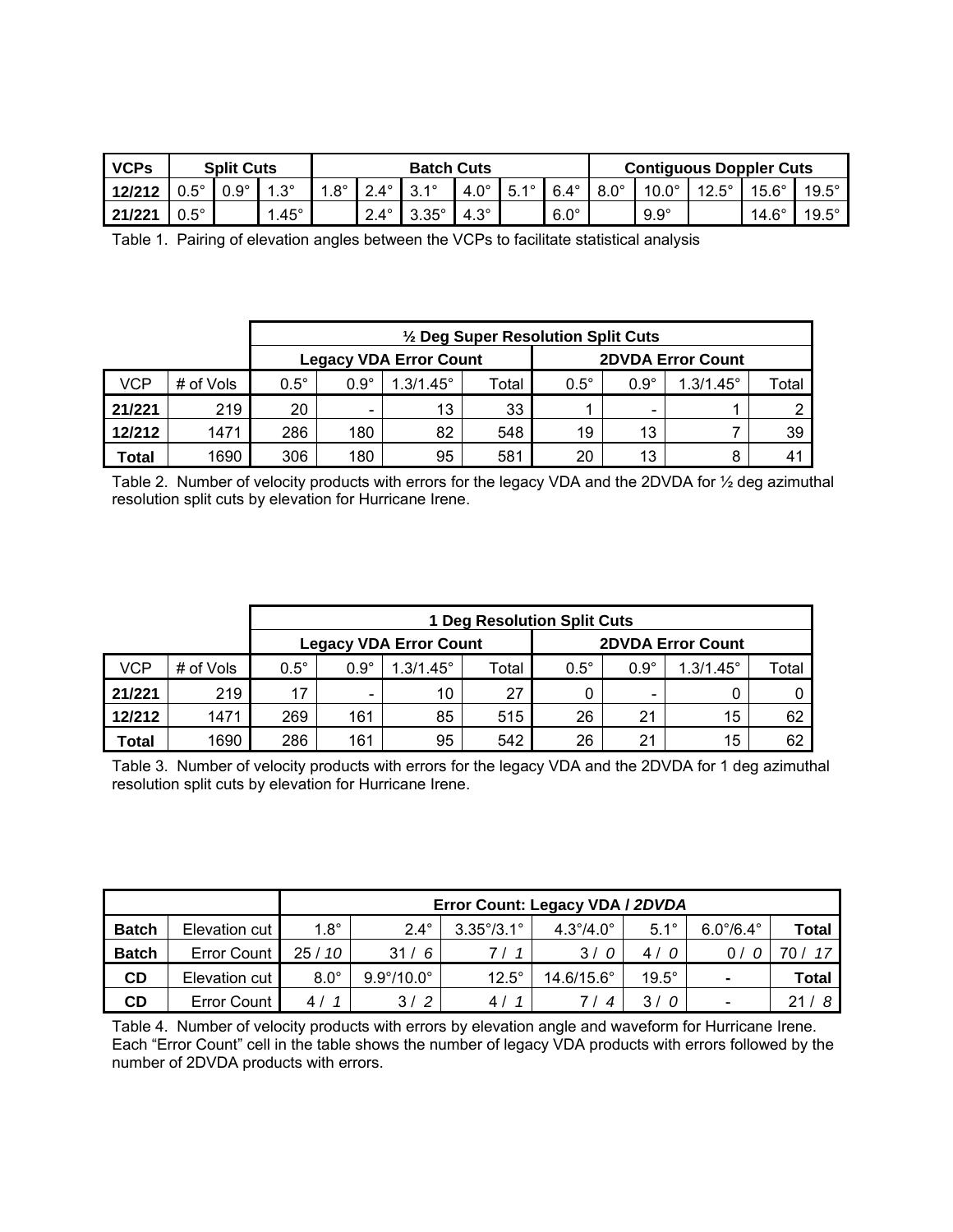| <b>Site</b>         | <b>KAMX</b> | <b>KMLB</b> | <b>KCLX</b> | <b>KLTX</b> | <b>KMHX</b> | KAKQ | <b>KLWX</b> | <b>KOKX</b> | Total |
|---------------------|-------------|-------------|-------------|-------------|-------------|------|-------------|-------------|-------|
| # of Split Products | 950         | 272         | 1374        | 1254        | 872         | 1602 | 1992        | 1386        | 9702  |
| # of Batch Products | 950         | 272         | 1374        | 1254        | 872         | 1602 | 1992        | 1386        | 9702  |
| # of CD Products    | 767         | 204         | 1145        | 1045        | 701         | 1335 | 1660        | 1155        | 8012  |
| Total # of Products | 2667        | 748         | 3893        | 3553        | 2445        | 4539 | 5644        | 3927        | 27416 |

Table 5. Number of products examined by site and by waveform (split, batch, and CD) for Hurricane Irene. Split cuts include both ½ deg and 1 deg azimuthal resolution products.

| Error Count: Legacy VDA / 2DVDA                                                                                      |           |       |       |            |     |            |                         |         |  |
|----------------------------------------------------------------------------------------------------------------------|-----------|-------|-------|------------|-----|------------|-------------------------|---------|--|
| <b>KMHX</b><br><b>KAKQ</b><br><b>KLWX</b><br><b>KCLX</b><br><b>KAMX</b><br><b>KLTX</b><br><b>KOKX</b><br><b>KMLB</b> |           |       |       |            |     |            |                         |         |  |
| 1/2° Res Split Cuts                                                                                                  | 27/       |       | 53/11 | 116/<br>15 | 41/ | 125/       | 77 /                    | 125/10  |  |
| 1° Res Split Cuts                                                                                                    | 36/<br>-2 | 14/0  | 67/   | 105/23     | 42/ | 139/       | 63/<br>$\boldsymbol{4}$ | 76 / 25 |  |
| <b>Batch Cuts</b>                                                                                                    | 0/        | - 0   | 5/0   | 6/<br>6    | 22/ | 17/3       | 2/2                     | 11/3    |  |
| <b>CD Cuts</b>                                                                                                       | 07        | 0 / 0 | 9/0   | 0/0        | 4/0 | 0 /<br>- 0 | 0/0                     | -8<br>8 |  |

Table 6. Number of velocity products with errors by WSR-88D site and by waveform. Each cell in the table shows the number of legacy VDA products with errors followed by the number of 2DVDA products with errors.

|                         | <b>Hurricane</b>    |                     |                       |  |  |  |  |  |  |
|-------------------------|---------------------|---------------------|-----------------------|--|--|--|--|--|--|
|                         | Rita - 9/24/2005    | Gustav - 9/1/2008   | $Ike - 9/13/2008$     |  |  |  |  |  |  |
| <b>Site</b>             | Lake Charles, LA    | Slidell, LA         | Houston, TX           |  |  |  |  |  |  |
| <b>WSR-88D</b>          | <b>KLCH</b>         | <b>KLIX</b>         | <b>KHGX</b>           |  |  |  |  |  |  |
| # of Products           | 62                  | 39                  | 100                   |  |  |  |  |  |  |
| <b>Error Count</b>      | 42/4                | 37/0                | 106/1                 |  |  |  |  |  |  |
| <b>VDA/2DVDA</b>        |                     |                     |                       |  |  |  |  |  |  |
| <b>VDA Error Size</b>   | 0 Lge; 2 Med; 40 Sm | 6 Lge, 8 Med; 23 Sm | 18 Lge; 16 Med; 72 Sm |  |  |  |  |  |  |
| <b>2DVDA Error Size</b> | 0 Lge; 0 Med; 4 Sm  | 0 Lge; 0 Med; 0 Sm  | 0 Lge; 0 Med; 1 Sm    |  |  |  |  |  |  |

Table 7. Summary of error counts and sizes for legacy VDA and 2DVDA for three hurricanes from LT10.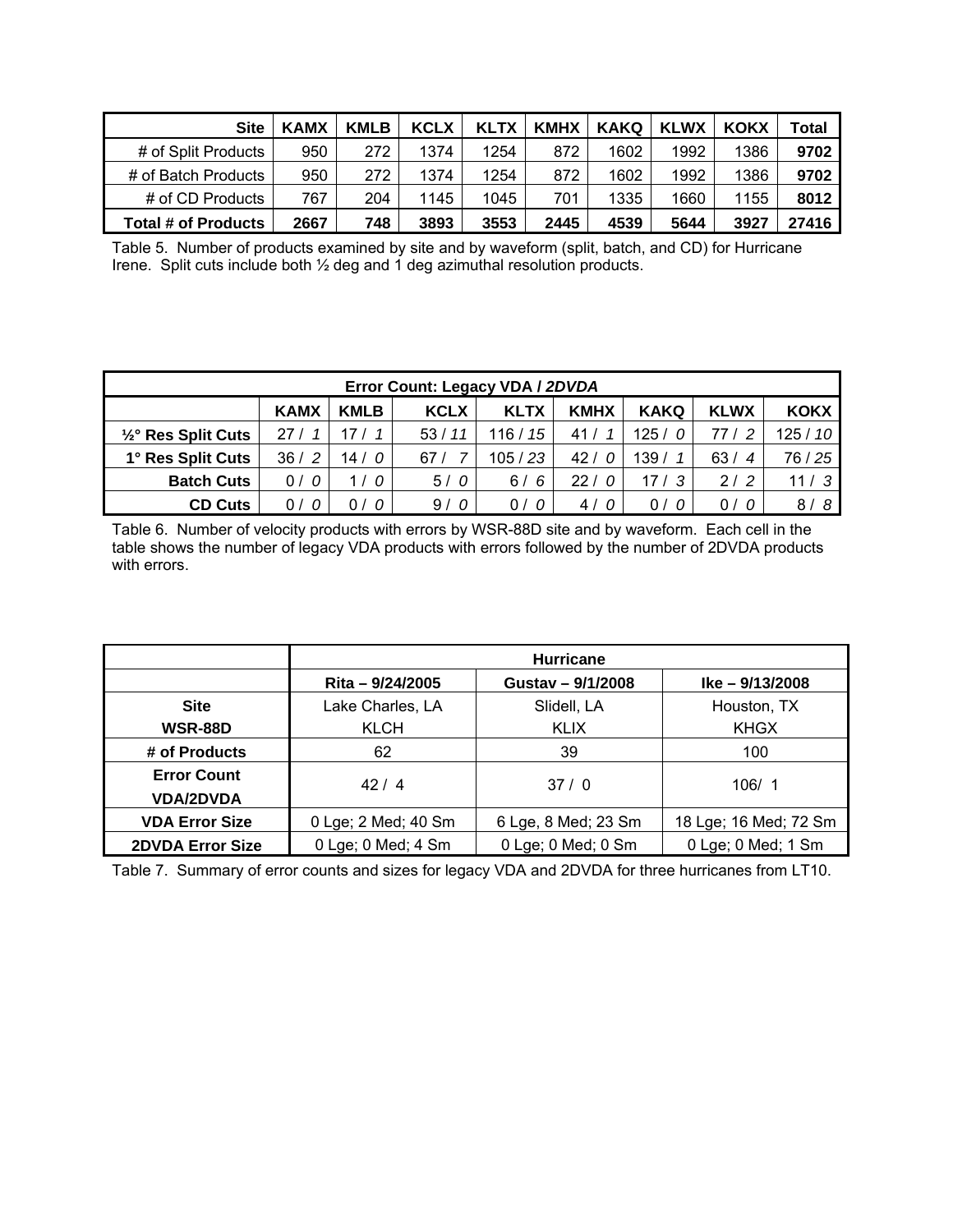





Figure 2. Hurricane Irene August 28, 2012 from Upton, NY WSR-88D (KOKX) at 07:21Z at 0.5 deg elevation. Circulation center is 150 n mi south-southwest of radar. Legacy VDA dealiased ½ deg azimuthal resolution velocity product is on the left, the 2DVDA dealiased product is on the right. Note large yellow wedge of incorrectly dealiased velocities for the legacy VDA (see white ovals). Range rings are every 50 n mi.